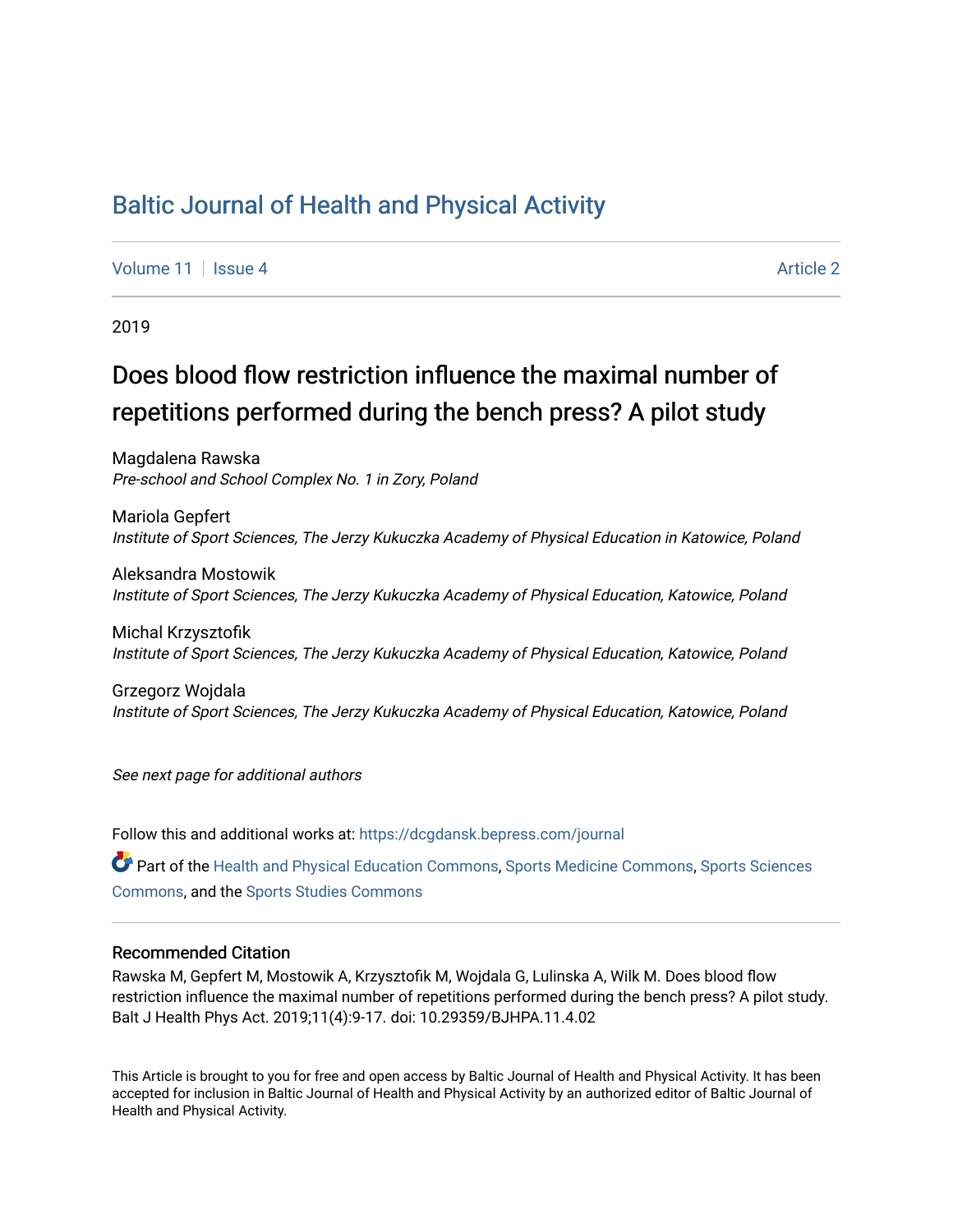## Does blood flow restriction influence the maximal number of repetitions performed during the bench press? A pilot study

## Authors

Magdalena Rawska, Mariola Gepfert, Aleksandra Mostowik, Michal Krzysztofik, Grzegorz Wojdala, Agnieszka Lulinska, and Michal Wilk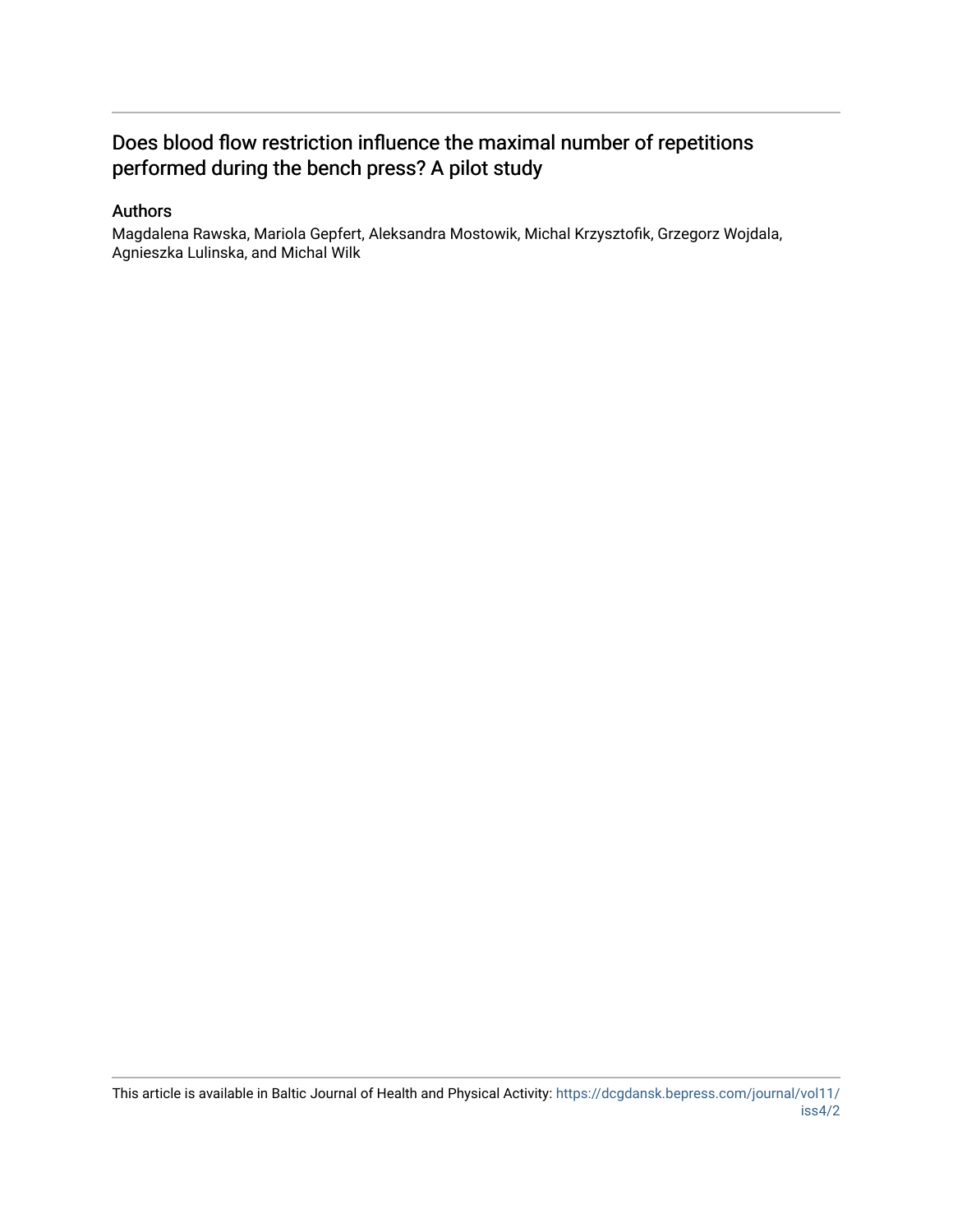# **Does blood flow restriction influence the maximal number of repetitions performed during the bench press? A pilot study**

**Magdalena Rawska1 BDE, Mariola Gepfert2 BE, Aleksandra Mostowik2 EF, Michał Krzysztofik2 ADF, Grzegorz Wojdała2 BF, Agnieszka Lulińska3 BF, Michał Wilk2 ACE**

<sup>1</sup> Pre-school and School Complex No. 1 in Żory, Poland

- <sup>2</sup> Institute of Sport Sciences, The Jerzy Kukuczka Academy of Physical Education, Katowice, Poland
	- <sup>3</sup> University of Warmia and Mazury, Olsztyn, Poland

| abstract                     |                                                                                                                                                                                                                                                                                                                                                                                                                                                                                                                                                                                                                                                                                                                                                     |
|------------------------------|-----------------------------------------------------------------------------------------------------------------------------------------------------------------------------------------------------------------------------------------------------------------------------------------------------------------------------------------------------------------------------------------------------------------------------------------------------------------------------------------------------------------------------------------------------------------------------------------------------------------------------------------------------------------------------------------------------------------------------------------------------|
| Background:                  | The main goal of the presented study was to assess the effect of blood flow restriction (BFR) on the<br>maximum number of repetitions in the bench press exercise (BP) with different movement tempos.                                                                                                                                                                                                                                                                                                                                                                                                                                                                                                                                              |
| <b>Material and methods:</b> | Four female athletes volunteered for the study. The experiment was performed following a randomized<br>crossover design, with four different testing protocols: $2/0$ /X/0 fast tempo with BFR (FAST <sub>BED</sub> ); $2/0$ /X/0<br>fast tempo without BFR (FAST <sub>MO-BEP</sub> ); 6/0/X/0 slow tempo with BFR (SLOW <sub>BEP</sub> ) or 6/0/X/0 slow tempo<br>without BFR (SLOW <sub>NO-RFR</sub> ). During the experimental session, participants performed 5 sets of the BP<br>at 80%1RM. The following variables were recorded: the maximal number of repetitions in every set<br>(REP <sub>setl-5</sub> ) and the total number of repetitions performed in 5 sets (TREP). Two-way ANOVA was used to<br>show differences between variables. |
| <b>Results:</b>              | There were significant differences between FAST <sub>NO-RER</sub> and SLOW <sub>NO-RER</sub> , between FAST <sub>RER</sub> and SLOW <sub>RER</sub><br>variables in REP <sub>set1-5</sub> ( $p < 0.05$ ) and TREP ( $p < 0.01$ ). Similarly, there were significant differences between<br>FAST <sub>NO-BFR</sub> and FAST <sub>BFR</sub> variables in REP <sub>set1.2.5</sub> (p < 0.05) and TREP. Significant differences between SLOW <sub>NO-BFR</sub><br>and SLOW <sub>RFR</sub> variables were also found in REP <sub>set15</sub> ( $p < 0.05$ ), as well as in TREP ( $p < 0.01$ ).                                                                                                                                                           |
| <b>Conclusions:</b>          | The use of BFR in resistance training improves the maximal number of REP during the BP.                                                                                                                                                                                                                                                                                                                                                                                                                                                                                                                                                                                                                                                             |
| Key words:                   | occlusion, slow tempo, training volume.                                                                                                                                                                                                                                                                                                                                                                                                                                                                                                                                                                                                                                                                                                             |
| article details              |                                                                                                                                                                                                                                                                                                                                                                                                                                                                                                                                                                                                                                                                                                                                                     |

|                               | Article statistics: Word count: 2,991; Tables: 4; Figures: 0; References: 28                                                                                                                                                                                                                                                                                                                                                                                                                                                                                                                                                                                                                                                                                                                                                                                  |  |  |  |  |  |
|-------------------------------|---------------------------------------------------------------------------------------------------------------------------------------------------------------------------------------------------------------------------------------------------------------------------------------------------------------------------------------------------------------------------------------------------------------------------------------------------------------------------------------------------------------------------------------------------------------------------------------------------------------------------------------------------------------------------------------------------------------------------------------------------------------------------------------------------------------------------------------------------------------|--|--|--|--|--|
|                               | Received: August 2019; Accepted: August 2019; Published: December 2019                                                                                                                                                                                                                                                                                                                                                                                                                                                                                                                                                                                                                                                                                                                                                                                        |  |  |  |  |  |
|                               | <b>Full-text PDF:</b> http://www.balticsportscience.com                                                                                                                                                                                                                                                                                                                                                                                                                                                                                                                                                                                                                                                                                                                                                                                                       |  |  |  |  |  |
| Copyright                     | © Gdansk University of Physical Education and Sport, Poland                                                                                                                                                                                                                                                                                                                                                                                                                                                                                                                                                                                                                                                                                                                                                                                                   |  |  |  |  |  |
| Indexation:                   | Celdes, Clarivate Analytics Emerging Sources Citation Index (ESCI), CNKI Scholar (China National Knowledge<br>Infrastructure), CNPIEC, De Gruyter - IBR (International Bibliography of Reviews of Scholarly Literature in<br>the Humanities and Social Sciences), De Gruyter - IBZ (International Bibliography of Periodical Literature<br>in the Humanities and Social Sciences), DOAJ, EBSCO - Central & Eastern European Academic Source, EBSCO<br>- SPORTDiscus, EBSCO Discovery Service, Google Scholar, Index Copernicus, J-Gate, Naviga (Softweco, Primo<br>Central (ExLibris), ProQuest - Family Health, ProQuest - Health & Medical Complete, ProQuest - Illustrata: Health<br>Sciences, ProQuest - Nursing & Allied Health Source, Summon (Serials Solutions/ProQuest, TDOne (TDNet), Ulrich's<br>Periodicals Directory/ulrichsweb, WorldCat (OCLC) |  |  |  |  |  |
| <b>Funding:</b>               | This research received no specific grant from any funding agency in the public, commercial, or not-for-profit sectors.                                                                                                                                                                                                                                                                                                                                                                                                                                                                                                                                                                                                                                                                                                                                        |  |  |  |  |  |
| <b>Conflict of interests:</b> | Authors have declared that no competing interest exists.                                                                                                                                                                                                                                                                                                                                                                                                                                                                                                                                                                                                                                                                                                                                                                                                      |  |  |  |  |  |
| <b>Corresponding author:</b>  | Dr Michał Wilk, Department of Sports Training, The Jerzy Kukuczka Academy of Physical Education, ul. Mikolowska 72a,<br>40-065 Katowice Poland; e-mail: m.wilk@awf.katowice.pl                                                                                                                                                                                                                                                                                                                                                                                                                                                                                                                                                                                                                                                                                |  |  |  |  |  |
| <b>Open Access License:</b>   | This is an open access article distributed under the terms of the Creative Commons Attribution-Non-commercial 4.0<br>International (http://creativecommons.org/licenses/by-nc/4.0/), which permits use, distribution, and reproduction in<br>any medium, provided the original work is properly cited, the use is non-commercial and is otherwise in compliance<br>with the license.                                                                                                                                                                                                                                                                                                                                                                                                                                                                          |  |  |  |  |  |

**Authors' Contribution: A** Study Design

- **B** Data Collection
- **C** Statistical Analysis
- **D** Data Interpretation
- **E** Manuscript Preparation
- **F** Literature Search **G** Funds Collection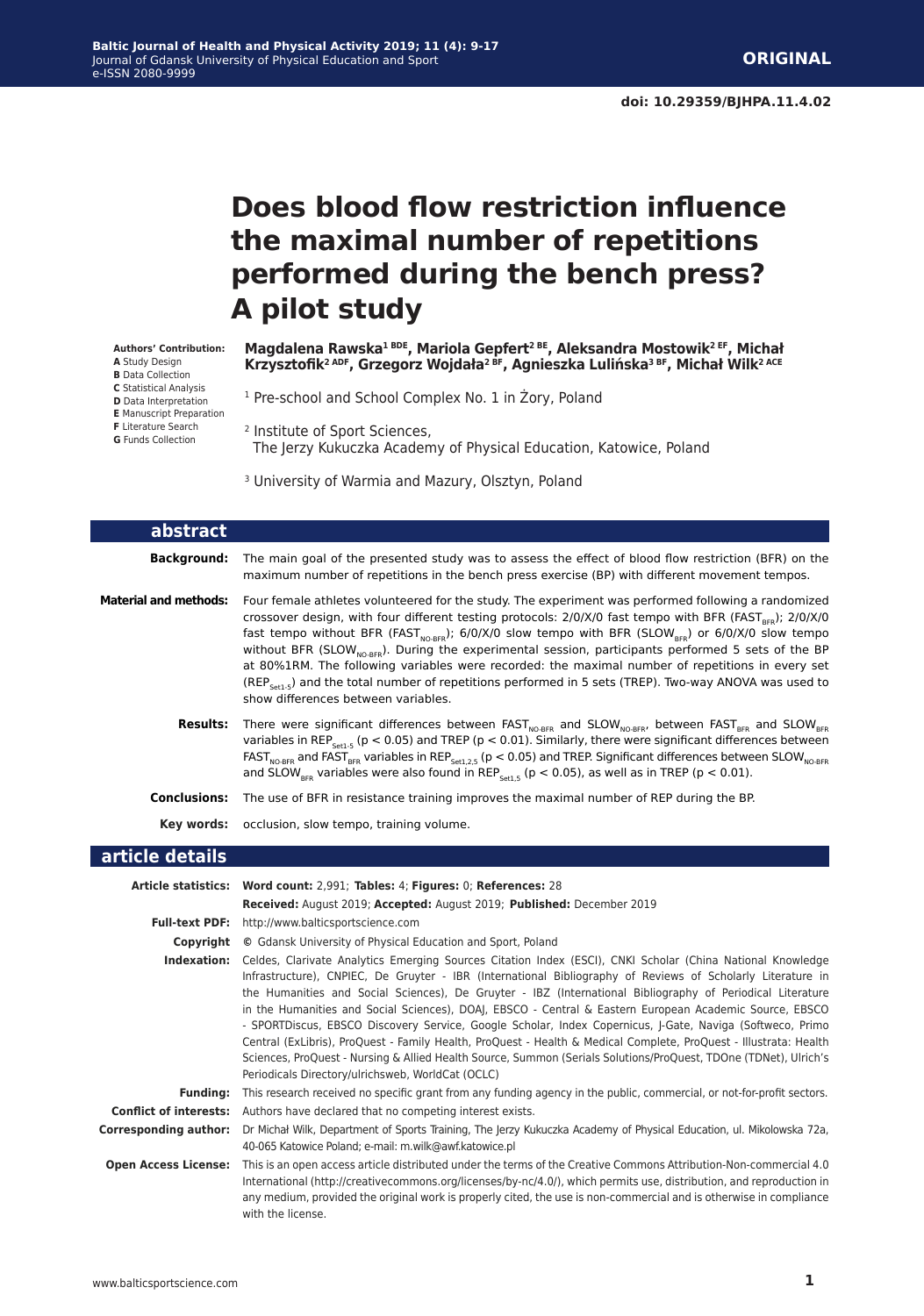## **introduction**

The level of generated muscle strength is associated with an enhanced ability to perform a wide range of both general and specific sport tasks and also with a decreased injury rate [1]. Furthermore, it is considered a primary factor to success in a large variety of sports. Muscle strength can be enhanced due to regular resistance training with a proper manipulation of such variables as the external load (%1RM), the number of repetitions (REPs), the number of sets, and duration of rest intervals between the sets [2]. The bench press (BP) is one of the most common exercises used to improve maximal strength and power output of the upper limbs.

Planning resistance training programs is based on the use of adequate intensity and volume of exercise. The volume of effort is most commonly evaluated by the number of REPs performed in each set and their total number in the training session (TREP), while the intensity of effort is determined by the value of the external load (%1RM). Although the number of REPs is the most frequent method of evaluating the exercise volume, some authors indicate the unreliability of this method, especially in training with a controlled movement tempo [3–6]. A movement tempo is usually described using digits, with each digit expressing the duration of a particular phase of the movement. Since there is no standardized method of determination of the movement tempo, in this paper a unified description of the tempo according to the four-digit combination (e.g. 2/0/X/0), where each digit denotes the eccentric, isometric, concentric and isometric phases, respectively, was applied.

The total duration of particular phases of movement determines the duration of one repetition, which is defined as time under tension (TUT). Therefore, extending the duration of one REP by a slow movement tempo leads to an increased TUT value despite the constant value of exercise volume (evaluated based on the number of REPs performed). The research has confirmed that a faster movement tempo is more beneficial to the development of power output [2, 7], and also affects the maximum value of the external load (1RM) [8]. By contrast, a slower movement tempo reduces neuromuscular activity, which decreases the level of power output during the concentric phase [7] and leads to a decline in the maximum number of REPs performed during the set [4]. At the same time, a slower movement tempo increases the maximum TUT value compared to a faster tempo [7, 9], which may be beneficial for inducing muscle hypertrophy [9, 10].

In addition to the common strategies applied in resistance training, research on their modifications is conducted more and more often, both in terms of training methodology and additional training equipment. One of such options is to use occlusion during resistance exercise, also termed blood flow restriction (BFR). The BFR technique involves the use of a tourniquet [11], an inflatable cuff [12] or elastic wraps [13]. The compression is placed at the upper part of the limb to reduce the arterial blood flow and to shut the venous blood flow during exercise [14]. Shutting the venous blood flow and limiting the arterial blood flow are possible due to the differences between arteries and veins. The main mechanisms responsible for beneficial adaptive responses associated with training under BFR condition include increased mechanical tension and elevated metabolic stress [15].

The basic component of programming resistance exercise under BFR is to determine the optimal compression value. Many studies have used BFR pressure determined based on brachial systolic blood pressure (bSBP) [16,17]; however,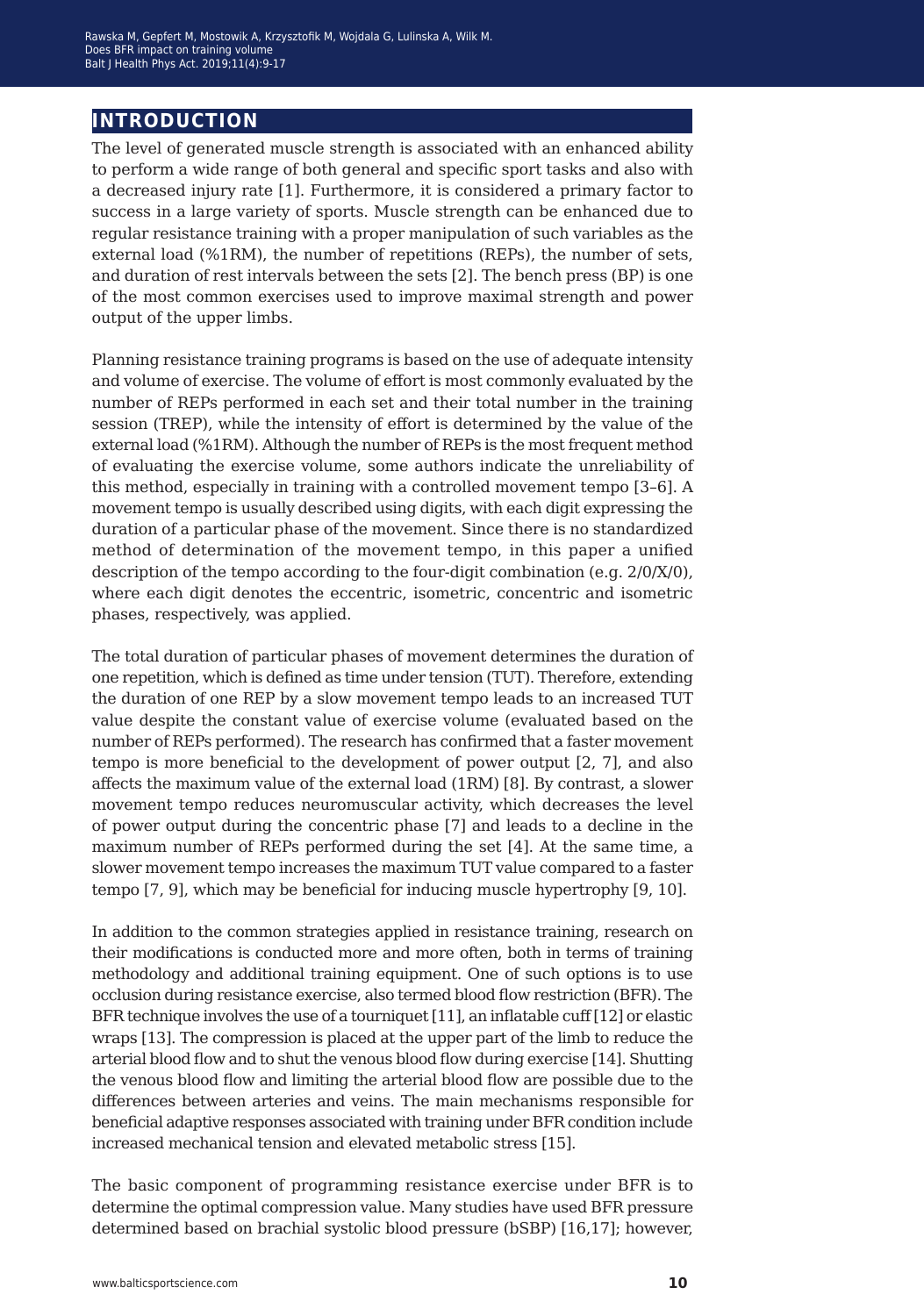due to a wide variety of cuffs, it is recommended to apply pressure using relative to the individual's value of arterial occlusion pressure (%AOP) [18]. Measurement of AOP can be made by inflating the cuff to such an extent where the blood flow is cut off and a percentage of that pressure is used under BFR condition [18]. Scientific studies using BFR in resistance training have indicated that as opposed to conventional strength training, long-term adaptations following the use of BFR are more related to the effect of muscle hypertrophy [19]. In conventional strength training, adaptations occur following simultaneous hypertrophic and neurological changes [20]. A particular interest in BFR training concerns the application of this form of physical exercise using a low external load (less than 50%1RM). Studies have shown that the increase in muscle hypertrophy following training using BFR and external loads of 30%1RM is the same as in conventional strength training with high external loads (above 70%1RM) [19].

To date, only a few studies have analysed the effects of BFR applied during training with high external loads (above 70%1RM). A study by Luebbers et al. [21] confirmed that resistance training (7 weeks) with BFR and high external loads resulted in a higher increase in maximal strength compared to the group following resistance training with BFR yet with low external loads. Furthermore, the group using low external loads and BFR achieved adaptations that were similar to those in the group using resistance training without BFR, but with high external loads. Research indicates that regardless of whether BFR is used or not, the effectiveness of resistance training is significantly affected by the value of the external load [19]. Similar conclusions have been provided by Neto et al. [22], who analysed the effect of BFR on muscle fatigue during exercise with high external loads. The results of Neto et al. [22] showed higher neuromuscular fatigue (decrease in muscle activity) after a set of barbell squats until muscle failure using a high load (80%1RM) with simultaneous BFR compared to the group not using BFR.

Due to the lack of available data analysing the effects of training with BFR and a high external load, the main goal of the present study was to assess the effect of BFR on the maximum number of repetitions in 5 sets of the bench press exercise.

## **material and methods**

The experiment was performed following a randomized crossover design, where each participant performed a familiarization session with a 1-RM test and four different testing protocols 3-4 days apart. During each experimental session, participants completed the exercise protocol performing the bench press (BP) with different movement tempos and with or without BFR. Each experimental session consisted of five sets of the BP using 80%1RM with 3 min rest intervals in between. The maximal number of repetitions was performed in each set. The following variables were recorded: the maximal number of repetitions in every set  $(REP_{\text{Set}1-5})$  and the total number of repetitions performed in 5 sets (TREP). Participants were required to refrain from resistance training 48 hours prior to each experimental session, and they were familiarized with the protocol as well as with the benefits and potential risks of the study. All participants provided written informed consent to participation.

### **participants**

Four (4) healthy female athletes, experienced in resistance training  $(3.9 \pm 0.63$ yrs), volunteered for the study after completing an ethical consent form (age =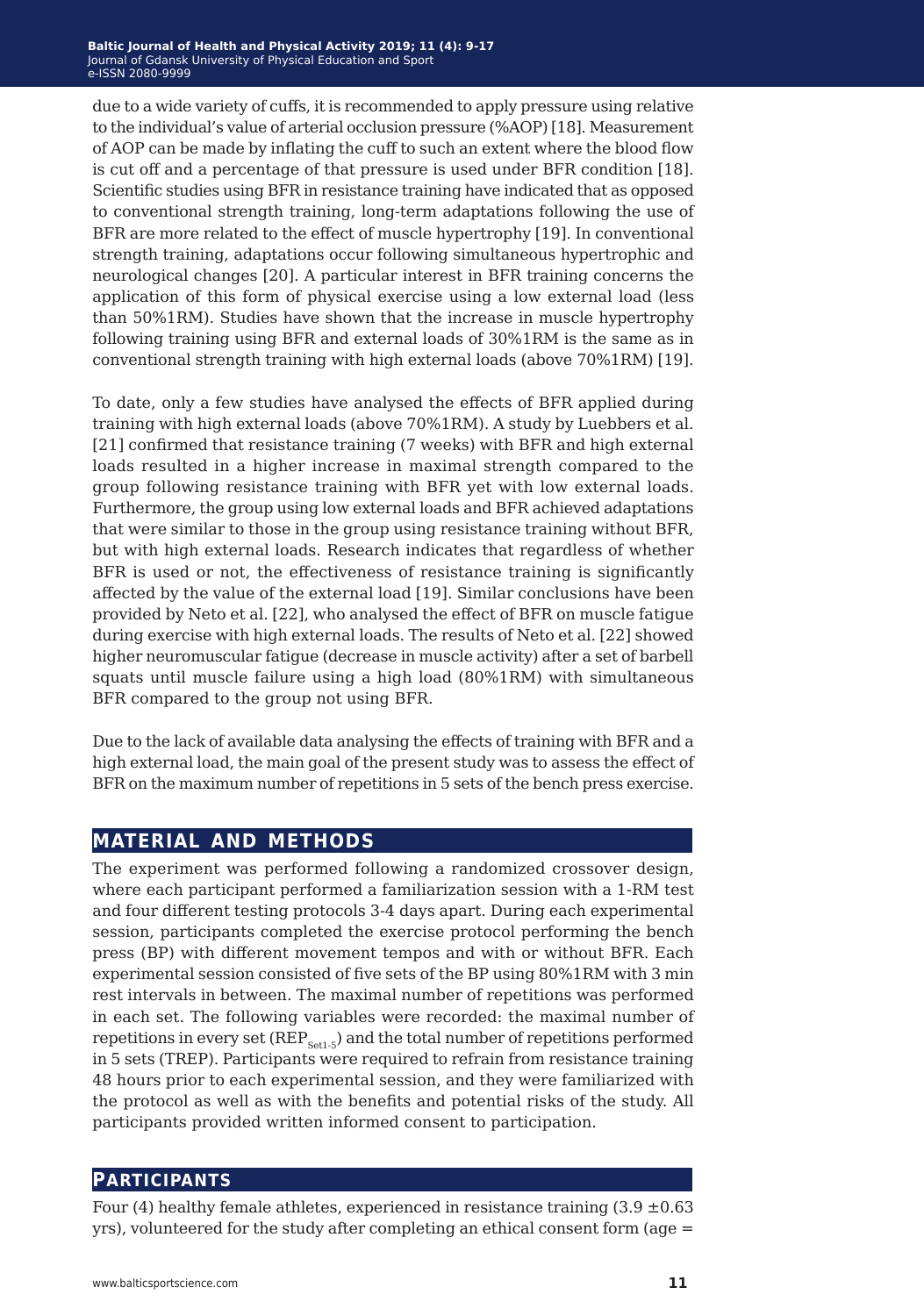27.3  $\pm$ 2.2 years; body mass = 53.3  $\pm$ 7.7 kg; BP 1RM = 55.2  $\pm$ 9.5 kg; mean ±SD). All study participants were over 18 years of age and they were expected to be able to perform a bench press with the load of at least 100% of their body mass. Participants were allowed to withdraw from the experiment at any moment and were free of any pathologies or injuries. The study protocol was approved by the Bioethics Committee for Scientific Research, at the Academy of Physical Education in Katowice, Poland, according to the ethical standards of the Declaration of Helsinki, 1983.

### **procedures**

#### *Familiarization Session and One-Repetition Maximum Strength Test*

A familiarization session preceded 1RM testing. The 1RM test is a reliable measurement to evaluate muscle strength regardless of the muscle group location or gender. When participants arrived at the laboratory, they first cycled on an ergometer for 5 minutes and then performed a general upper body warm-up of 10 body weight pull ups and 15 body weight push-ups. Next, participants performed 15, 10, and 5 BP repetitions using 45, 55, and 65% of their estimated 1RM, respectively. Hand placement on the barbell was set at 150% individual bi-acromial distance (BAD). The positioning of the hands was recorded to ensure consistent hand placement during all experimental sessions. Participants then executed single BP repetitions with a 5 minute rest interval between successful trials. The load for each subsequent attempt was increased by 2.5 kg, and the process was repeated until failure.

#### *Experimental session*

Four testing sessions were used for the experimental trials. Hand placement on the barbell was set at 150% BAD. The general and specific warm-up for the experimental sessions was identical to the one used during the familiarization session. After the warm up, participants started the main testing and performed 5 sets of the BP with the maximal number of repetitions in every set at 80%1RM with 3-minute rest intervals in a randomized crossover design:

- 2/0/X/0 fast tempo with BFR (FAST  $_{\rm BFR}$ ),<br>• 2/0/X/0 fast tempo without BFR (FAST)
- $2/0$ /X/0 fast tempo without BFR (FAST<sub>NO-BFR</sub>),
- $6/0$ /X/0 slow tempo with BFR (SLOW<sub>RFR</sub>),
- 6/0/X/0 slow tempo without BFR (SLOW<sub>NO-BFR</sub>),

The movement tempo was controlled with a metronome guided movement cadence in the eccentric phase (Korg MA-30, Korg, Melville, New York, USA). The concentric phase was performed at the maximal movement tempo (X). Each experimental set was performed to concentric failure. All repetitions were performed without bouncing the barbell off the chest, without intentionally pausing at the transition between the eccentric and concentric phases, and without raising the lower back off the bench. The intervals between following experimental sessions were 3–4 days. All familiarization and experimental sessions were recorded by means of a Sony camera (FDR-AX53). During the experimental trials participants were encouraged to perform at the maximal effort according to the recommendations by Brown and Weir [23]. All participants completed the described testing protocol.

#### *Blood flow restriction*

During the experiment with BFR, participants wore elastic cuffs (Smart Tools Plus LLC, Strongsville, USA) around the most proximal region of both arms [24]. The cuff pressure was set to the value of  $\sim$ 80% of full arterial occlusion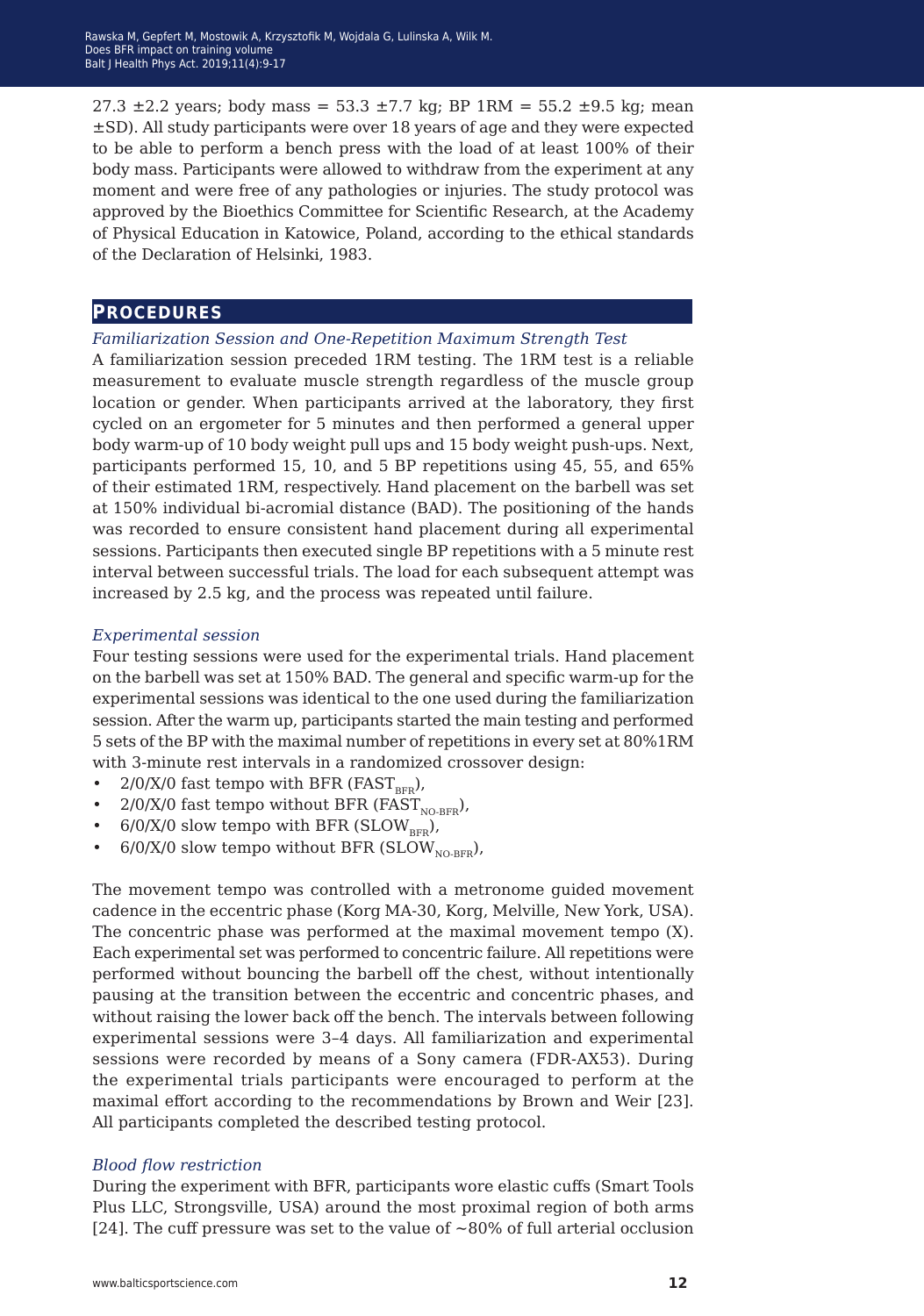pressure of the upper limb at rest. The level of vascular restriction was controlled by a handheld Doppler Edan SD3 with an OLED screen and a 2 MHz probe made by Edan Instruments (Shenzhen, China) [18]. The restriction of the muscular blood flow was maintained for the entire exercise session (including rest periods) and was released immediately upon completion of the testing protocols.

## **statistical analysis**

The Shapiro-Wilk, Levene and Mauchly's tests were used in order to verify the normality, homogeneity and sphericity of the sample data variance. Twoway ANOVA was used to show differences between collected variables. In the event of a significant main effect, post hoc comparisons were conducted using Tukey's test. Statistical significance was set at p < 0.05. All statistical analyses were performed using Statistica 9.1 and Microsoft Office, and were presented as means with standard deviations.

## **results**

There were significant differences between  $\text{FAST}_\text{NO-BFR}$  and  $\text{SLOW}_\text{NO-BFR}$  as well as between  $FAST_{BFR}$  and  $SLOW_{BFR}$  variables in  $REP_{Sert-5}$  (p < 0.05) and TREP  $(p < 0.01)$ , as presented in Tables 1 and 2.

Similarly, there were significant differences between  $FAST_{NO-BFR}$  and  $FAST_{BFR}$ variables in  $REP_{\text{Set1,2.5}}$  (p < 0.05) and TREP (Table 3). Significant differences between  $SLOW_{NO-BFR}$  and  $SLOW_{BFR}$  variables were also found in  $REP_{Set1,5}$  $(p < 0.05)$  as well as in TREP  $(p < 0.01)$  (Table 4).

| <b>Bench Press</b> | $2/0$ / $X/0$  | $6/0$ / $X/0$  | P       |
|--------------------|----------------|----------------|---------|
| Set1               | $6.6 \pm 0.5$  | $5.6 \pm 0.5$  | $0.01*$ |
| Set <sub>2</sub>   | $6.3 \pm 0.5$  | $4.3 \pm 0.5$  | $0.01*$ |
| Set3               | $6.3 \pm 0.5$  | $3.3 \pm 0.5$  | $0.01*$ |
| Set4               | $5.0 \pm 0$    | $3.0 \pm 0.5$  | $0.01*$ |
| Set <sub>5</sub>   | $4.6 \pm 0.5$  | $3.0 \pm 0.5$  | $0.01*$ |
| <b>Total REP</b>   | $29.0 \pm 1.7$ | $19.3 \pm 1.5$ | $0.01*$ |

Table 1. Differences in REP<sub>Set1-5</sub> and TREP in the NO-BFR group between tempos 2/0/X/0 and 6/0/X/0

All data are presented as mean ±standard deviation; \*statistically significant differences p < 0.05

| Table 2. Differences in $\text{REF}_{\text{Set1-5}}$ and TREP in the BFR group between tempos 2/0/X/0 and 6/0/X/0 |  |  |
|-------------------------------------------------------------------------------------------------------------------|--|--|
|-------------------------------------------------------------------------------------------------------------------|--|--|

| <b>Bench Press</b> | $2/0$ / $X/0$  | $6/0$ / $X/0$  | P       |
|--------------------|----------------|----------------|---------|
| Set1               | $9.0 \pm 1$    | $7.3 \pm 0.5$  | $0.05*$ |
| Set2               | $9.6 \pm 1.5$  | $5.0 \pm 0.5$  | $0.01*$ |
| Set3               | $6.6 \pm 1.5$  | $4.3 \pm 0.5$  | $0.05*$ |
| Set4               | $6.6 \pm 0.5$  | $3.6 \pm 0.5$  | $0.01*$ |
| Set <sub>5</sub>   | $6.6 \pm 0.5$  | $3.3 \pm 0.5$  | $0.01*$ |
| <b>Total REP</b>   | $38.6 \pm 4.0$ | $23.6 \pm 0.5$ | $0.01*$ |

All data are presented as mean  $\pm$  standard deviation; \*statistically significant differences  $p < 0.05$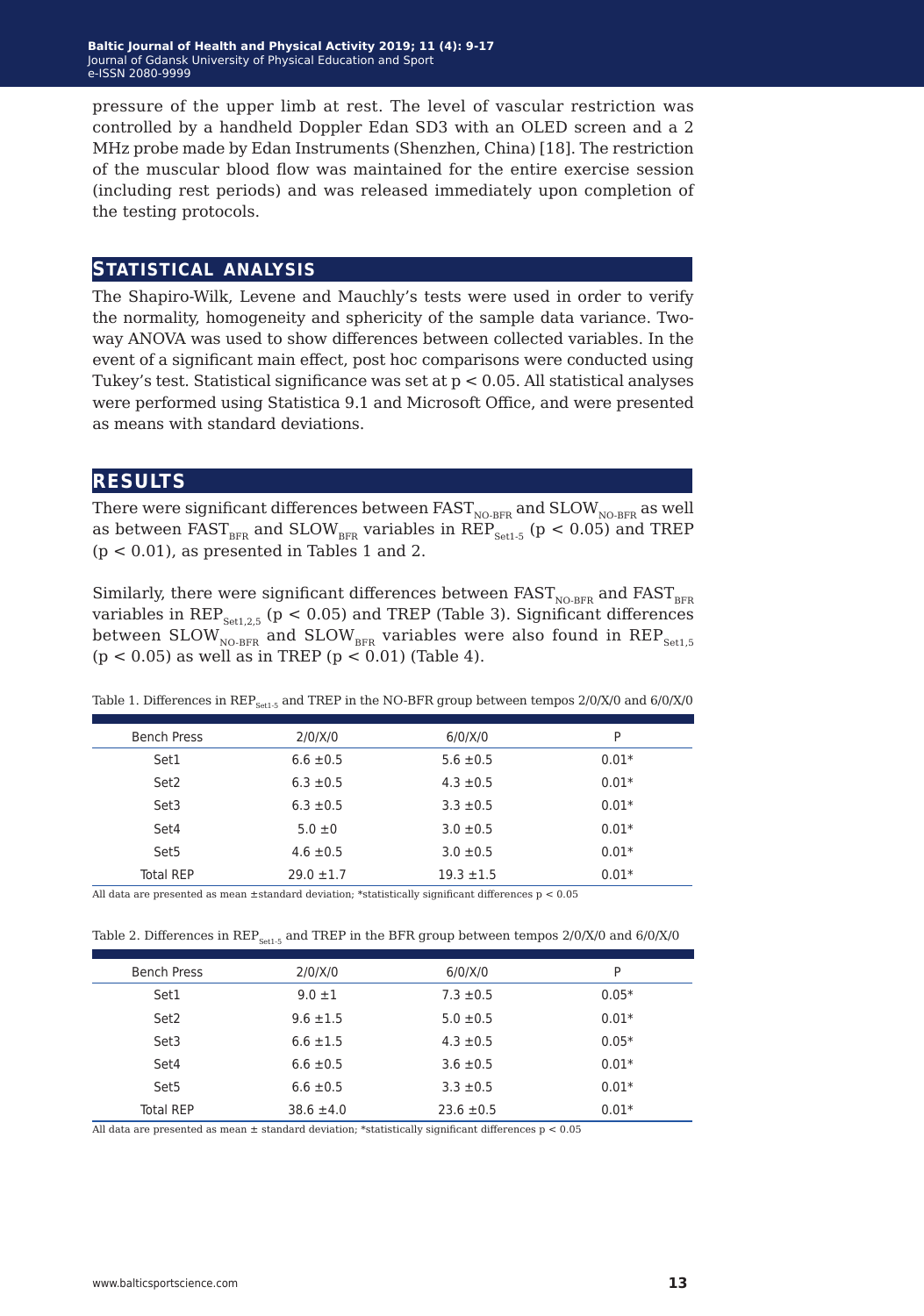|        | Table 3. Differences in $\text{REP}_{\text{cert-5}}$ and TREP for the 2/0/X/0 tempo between the BFR and NO-BFR |  |  |  |  |  |  |  |
|--------|----------------------------------------------------------------------------------------------------------------|--|--|--|--|--|--|--|
| groups |                                                                                                                |  |  |  |  |  |  |  |

| <b>Bench Press</b> | NO-BFR         | <b>BFR</b>     | P       |
|--------------------|----------------|----------------|---------|
| Set1               | $6.6 \pm 0.5$  | $9.0 \pm 1$    | $0.02*$ |
| Set2               | $6.3 \pm 0.5$  | $9.6 \pm 1.5$  | $0.02*$ |
| Set3               | $6.3 \pm 0.5$  | $6.6 \pm 1.5$  | 0.7     |
| Set4               | $5.0 \pm 0$    | $6.6 \pm 0.5$  | 0.9     |
| Set <sub>5</sub>   | $4.6 \pm 0.5$  | $6.6 \pm 0.5$  | $0.01*$ |
| <b>Total REP</b>   | $29.0 \pm 1.7$ | $38.6 \pm 4.0$ | $0.01*$ |
|                    |                |                |         |

All data are presented as mean  $\pm$ standard deviation; \*statistically significant differences  $p < 0.05$ 

Table 4. Differences in  $\text{REP}_{\text{Set}1-5}$  and TREP for the 6/0/X/0 tempo between the BFR and NO-BFR groups

| <b>Bench Press</b> | NO-BFR         | <b>BFR</b>     | P       |
|--------------------|----------------|----------------|---------|
| Set1               | $5.6 \pm 0.5$  | $7.3 \pm 0.5$  | $0.02*$ |
| Set2               | $4.3 \pm 0.5$  | $5.0 \pm 0.5$  | 0.3     |
| Set3               | $3.3 \pm 0.5$  | $4.3 \pm 0.5$  | 0.1     |
| Set4               | $3.0 \pm 0.5$  | $3.6 \pm 0.5$  | 0.1     |
| Set <sub>5</sub>   | $3.0 \pm 0.5$  | $3.3 \pm 0.5$  | 0.37    |
| <b>Total REP</b>   | $19.3 \pm 1.5$ | $23.6 \pm 0.5$ | $0.01*$ |

All data are presented as mean  $\pm$  standard deviation; \*statistically significant differences  $p < 0.05$ 

## **discussion**

The study showed that both the movement tempo and the use of BFR significantly affected the exercise volume in terms of the number of REPs performed. The results demonstrated a significantly higher REP value for the FAST compared to the SLOW movement tempo. A significant difference between FAST and SLOW tempos was observed for both the NO-BFR and the BFR group. Importantly, when comparing the number of repetitions performed following the same movement tempo between the BFR and NO-BFR groups (Tables 3, 4), the use of BFR resulted in a significant increase in REP values.

The study showed that regardless of whether or not BFR was used, the SLOW movement tempo during the BP caused a significant decrease in the maximum number of REPs performed as well as a decrease in TREP values compared to the FAST movement tempo, which is consistent with previous results obtained Wilk et al. [3]. The results of the present study show that in the  $FAST_{NO}$ BFR tempo protocol, a significantly higher number of REPs was performed compared to the  $SLOW_{NORFR}$  tempo protocol in each of the 5 sets. Furthermore, significant differences were found also in TREP, where for the  $FAST_{NORFR}$  tempo protocol, this value was 29  $\pm$ 1.7 REPs, whereas for the SLOW<sub>NO-BFR</sub> tempo protocol the number of performed REPs was significantly lower and amounted 19.3 ±1.5 REPs. Similar differences in the number of TREP were observed between FAST<sub>BFR</sub> and SLOW<sub>BFR</sub> (38.6  $\pm$ 4 and 23.6  $\pm$ 0.5 REP, respectively). A lower number of REPs performed in both  $SLOW_{NORFR}$  and  $SLOW_{RFR}$  compared to  $FAST_{NORFR}$  and  $FAST_{RFR}$  is mainly due to the duration of performance of one repetition. The duration of effort during the ECC phase at the SLOW tempo was three times longer than during the FAST tempo (6 and 2s, respectively). Several times longer duration of exercise for the SLOW tempo (with both BFR and NO-BFR) leads to higher energy expenditure during each REP, which in consequence contributes to the earlier onset of fatigue. Duration of effort or,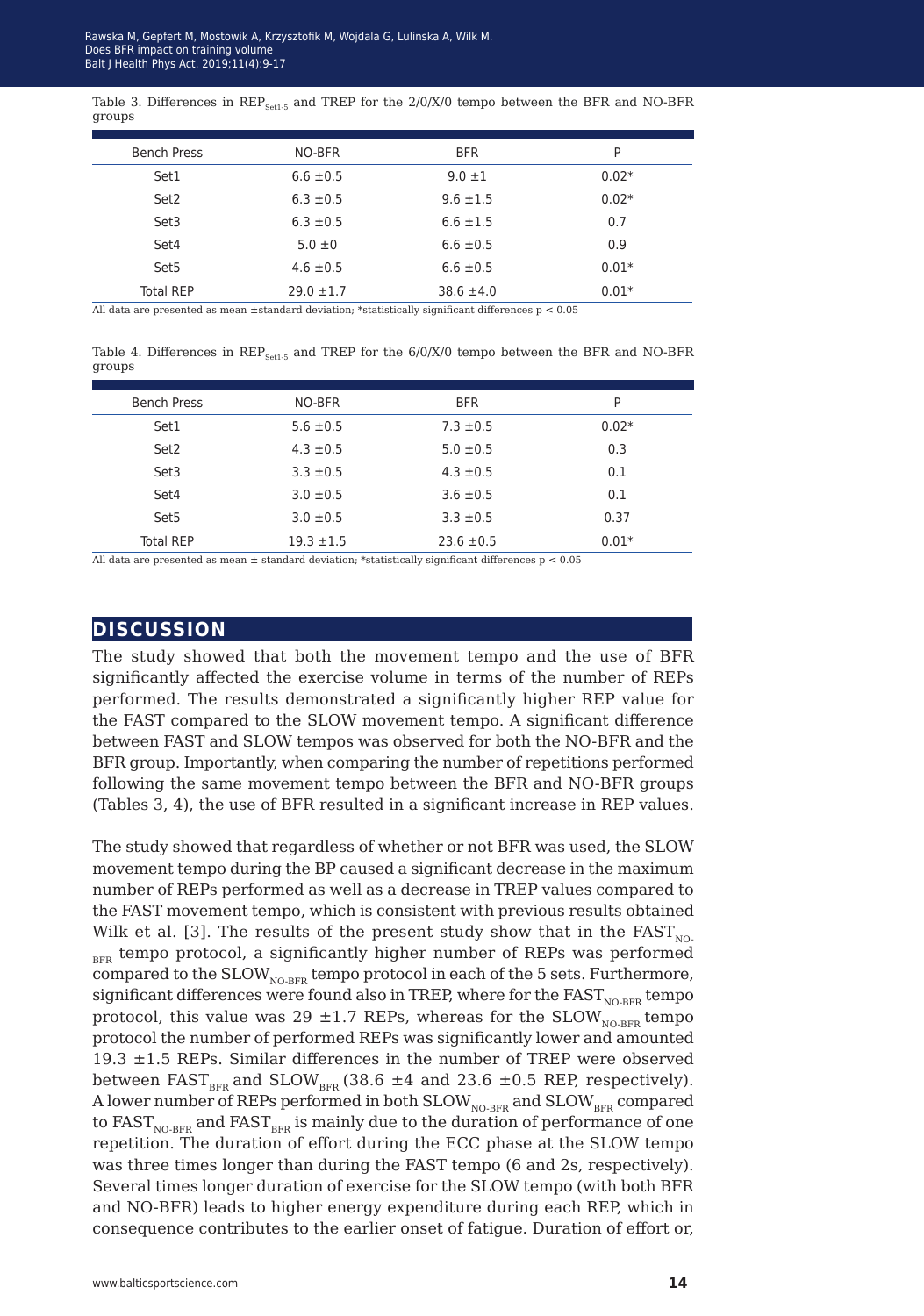as some authors define, TUT [3], can be an indicator of the exercise volume regardless of the number of repetitions. Three times longer duration of one repetition for the SLOW compared to the FAST tempo indicates that during slow movement, each repetition generates more fatigue, which directly leads to the decrease in the maximum number of REPs. Sakamoto and Sinclar [4] reported a significantly lower number of REPs completed during a slower compared to a faster movement tempo, but no previous studies have analyzed such changes during exercise with BFR.

Furthermore, the lower number of REPs performed in both  $SLOW_{N0-BFR}$  and SLOWBFR tempo protocols compared to  $FAST_{NORFR}$  and  $FAST_{BFR}$  may be related to the less effective use of the stretch-shortening cycle (SCC). A study by Wilk et al. [7] demonstrated that using a slower movement tempo caused less efficient use of the SCC, which decreased power output generated during the 6/0/X/0 compared to the 2/0/X/0 movement tempo. Therefore, a slower movement tempo in the ECC phase reduces the efficiency of the movement during the CON phase, which, in our study, may have caused a lower value of the maximum number of REPs performed in the SLOW compared to the FAST tempo. However, it is important to note that no previous studies have analyzed differences in the maximum number of REPs between protocols with a constant tempo of movement, yet with a simultaneous application of BFR. The present study showed that the  $FAST_{BFR}$  movement tempo resulted in a significantly higher number of REPs as well as TREP compared to  $SLOW_{RFR}$ . This indicates that BFR is not a factor significantly differentiating between changes in the maximum number of REPs performed at FAST and SLOW tempos.

What is important, the study showed that in the  $FAST_{BFR}$  tempo protocol, the maximum number of REPs performed increased compared to  $FAST_{NO-BFR}$ . In the FAST<sub>RFR</sub> protocol, TREP was significantly greater compared to  $FAST_{NORFR}$ (38.6  $\pm$ 4.0; 29.0  $\pm$ 1.7, respectively). Similar differences were observed in the SLOW tempo protocol (23.6  $\pm$ 0.5; 19.3  $\pm$ 1.5, for SLOW<sub>BFR</sub> and SLOW<sub>NO-BFR</sub>, respectively), but these differences were smaller compared to those observed for the FAST tempo protocol. Studies that have analyzed the effect of BFR on immediate and long-term adaptations indicated that increased metabolic stress was the main adaptive factor [15, 25]. The increase in the metabolic stress following the use of BFR results from the accumulation of by-products of physical exercise in the part of the limb starting from the restriction location [25]. However, the results of our study not only did not show a decrease in exercise capacity during the use of BFR, but surprisingly, they showed an increase in this capacity (the number of REPs). Participants performed more REPs at both FAST and SLOW tempos when using BFR compared to the exercise without BFR. Thus, the results of our study contradict the Pearson and Hussain's [15] statement about a reduction in exercise capacity when using BFR. However, it should be noted that muscle occlusion used in the study was performed on the upper limb (upper arm), while the main muscles involved in the BP are the pectoralis major and anterior deltoid [26]. The triceps brachii muscle also shows high activity during the BP, but BFR in this area did not result in a decrease in exercise capacity during the BP. Another important factor that may have a significant effect on the higher value of REPs performed during exercise with BFR is the mechanical work generated by the tourniquet. Previous research has confirmed that wearing knee wraps enables athletes to lift greater loads or perform more repetitions with a given load [27, 28]. It is thought that this is because elastic energy is generated as knee wraps stretch during the lowering phase, returning this energy during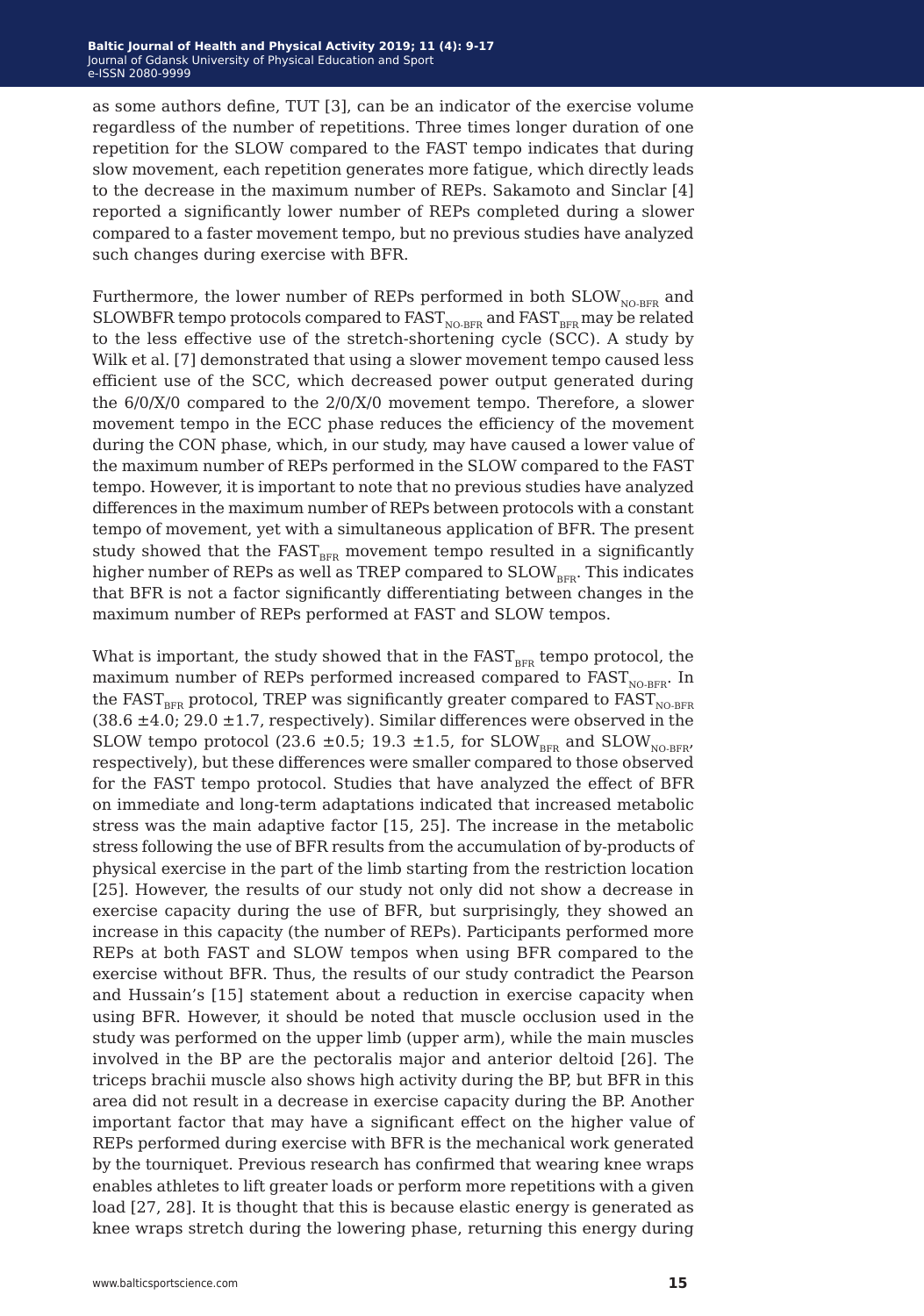the lifting phase [27]. A similar effect may occur when the cuff is used during BFR. A cuff is a passive element, but during the movement, especially in the eccentric contraction, the strain of the material from which the cuff is made increases. As a result mechanical energy is accumulated, and its release during concentric contraction induces increases in the number of performed REPs.

## **conclusions**

The use of BFR in resistance training can improve its effectiveness not only through physiological and metabolic responses, but also through the effect of mechanical work generated by the tourniquet itself. Regardless of whether BFR is used or not, the movement tempo in resistance exercise has a significant effect on exercise volume. Furthermore, through modification of the duration of the ECC phase of the movement, one can introduce additional stages of periodization in the development of hypertrophy, strength and power output, which opens up new opportunities for modification of resistance training variables.

## **references**

- [1] Suchomel TJ, Nimphius S, Stone MH. The Importance of muscular strength in athletic performance. Sports Med. 2016;46:1419-1449.<https://doi.org/10.1007/s40279-016-0486-0>
- [2] Kraemer WJ, Konziris JP, Ratamess NA, et al. Detraining produces minimal changes in physical performance and hormonal variables in recreationally strength-trained men. J Strength Cond Res. 2002;16:373-382. <https://doi.org/10.1519/00124278-200208000-00007>
- [3] Wilk M, Statsny P, Nawrocka M, Krzysztofik M, Zajac A. Does tempo of resistance exercise impact training volume? 2018;62:241-250. <https://doi.org/10.2478/hukin-2018-0034>
- [4] Sakamoto A, Sinclair PJ. Effect of movement velocity on the relationship between training load and the number of repetitions of bench press. J Strength Cond Res. 2006;20:523-527. [https://doi.](https://doi.org/10.1519/00124278-200608000-00011) [org/10.1519/00124278-200608000-00011](https://doi.org/10.1519/00124278-200608000-00011)
- [5] Hunter GR, Seelhorst D, Snyder S. Comparison of metabolic and heart rate responses to super slow vs. traditional resistance training. J Strength Cond Res. 2003;17:76-81. [https://doi.org/10.1519/00124278-](https://doi.org/10.1519/00124278-200302000-00013) [200302000-00013](https://doi.org/10.1519/00124278-200302000-00013)
- [6] Keeler LK, Flinkelstein LH, Miller W, Fernhall B. Early-phase adaptations of traditional-speed vs. superslow resistance training on strength and aerobic capacity in sedentary individuals. J Strength Cond Res. 2001;15:309-314. <https://doi.org/10.1519/00124278-200108000-00008>
- [7] Wilk M, Golas A, Krzysztofik M, Nawrocka M, Zajac A. The Effects of eccentric cadence on power and velocity of the bar during the concentric phase of the bench press movement. J Sports Sci Med. 2019;18:191-197.
- [8] Headley SA, Henry K, Nindl BC, Thompson BA, Kraemer WJ, Jones MT. Effects of lifting tempo on one repetition maximum and hormonal responses to a bench press protocol. J Strength Cond Res. 2011;2:406-413.<https://doi.org/10.1519/JSC.0b013e3181bf053b>
- [9] Burd NA, West DW, Moore DR, et al. Enhanced amino acid Sensitivity of myofibrillar protein synthesis persists for up to 24 h after resistance exercise in young men. J Nutr. 2011;141:568-573. [https://doi.](https://doi.org/10.3945/jn.110.135038) [org/10.3945/jn.110.135038](https://doi.org/10.3945/jn.110.135038)
- [10] Hutchins K. Super slow: The ultimate exercise protocol. Casselberry, FL: Media Support; 1992.
- [11] Shinohara M, Kouzaki M, Yoshihisa T, Fukunaga T. Efficacy of tourniquet ischemia for strength training with low resistance. Eur J Appl Physiol Occup Physiol. 1998;77:189-191. [https://doi.org/10.1007/](https://doi.org/10.1007/s004210050319) [s004210050319](https://doi.org/10.1007/s004210050319)
- [12] Takano H, Morita T, Iida H, et al. Hemodynamic and hormonal responses to a short-term low-intensity resistance exercise with the reduction of muscle blood flow. Eur J Appl Physiol. 2005;95:65-73. [https://](https://doi.org/10.1007/s00421-005-1389-1) [doi.org/10.1007/s00421-005-1389-1](https://doi.org/10.1007/s00421-005-1389-1)
- [13] Loenneke JP, Pujol TJ. The use of occlusion training to produce muscle hypertrophy. Strength Cond J. 2009;31:77-84.<https://doi.org/10.1519/SSC.0b013e3181a5a352>
- [14] Scott BR, Loenneke JP, Slattery KM, Dascombe BJ. Exercise with blood flow restriction: an updated evidence-based approach for enhanced muscular development. Sports Med. 2015;45:313-325. [https://](https://doi.org/10.1007/s40279-014-0288-1) [doi.org/10.1007/s40279-014-0288-1](https://doi.org/10.1007/s40279-014-0288-1)
- [15] Pearson SJ, Hussain SR. A review on the mechanisms of blood-flow restriction resistance traininginduced muscle hypertrophy. Sports Med. 2015;45:187-200.<https://doi.org/10.1007/s40279-014-0264-9>
- [16] Manini TM, Vincent KR, Leeuwenburgh CL, Lees HA, Kavazis AN, Borst SE, Clark BC. Myogenic and proteolytic mRNA expression following blood flow restricted exercise. Acta Physiol (Oxf). 2011;201:255-263.<https://doi.org/10.1111/j.1748-1716.2010.02172.x>
- [17] Rossow LM, Fahs CA, Loenneke JP, Thiebaud RS, Sherk VD, Abe T, Bemben MG. Cardiovascular and perceptual responses to blood-flow-restricted resistance exercise with differing restrictive cuffs. Clin Physiol Funct Imaging. 2012;32:331-337.<https://doi.org/10.1111/j.1475-097X.2012.01131.x>